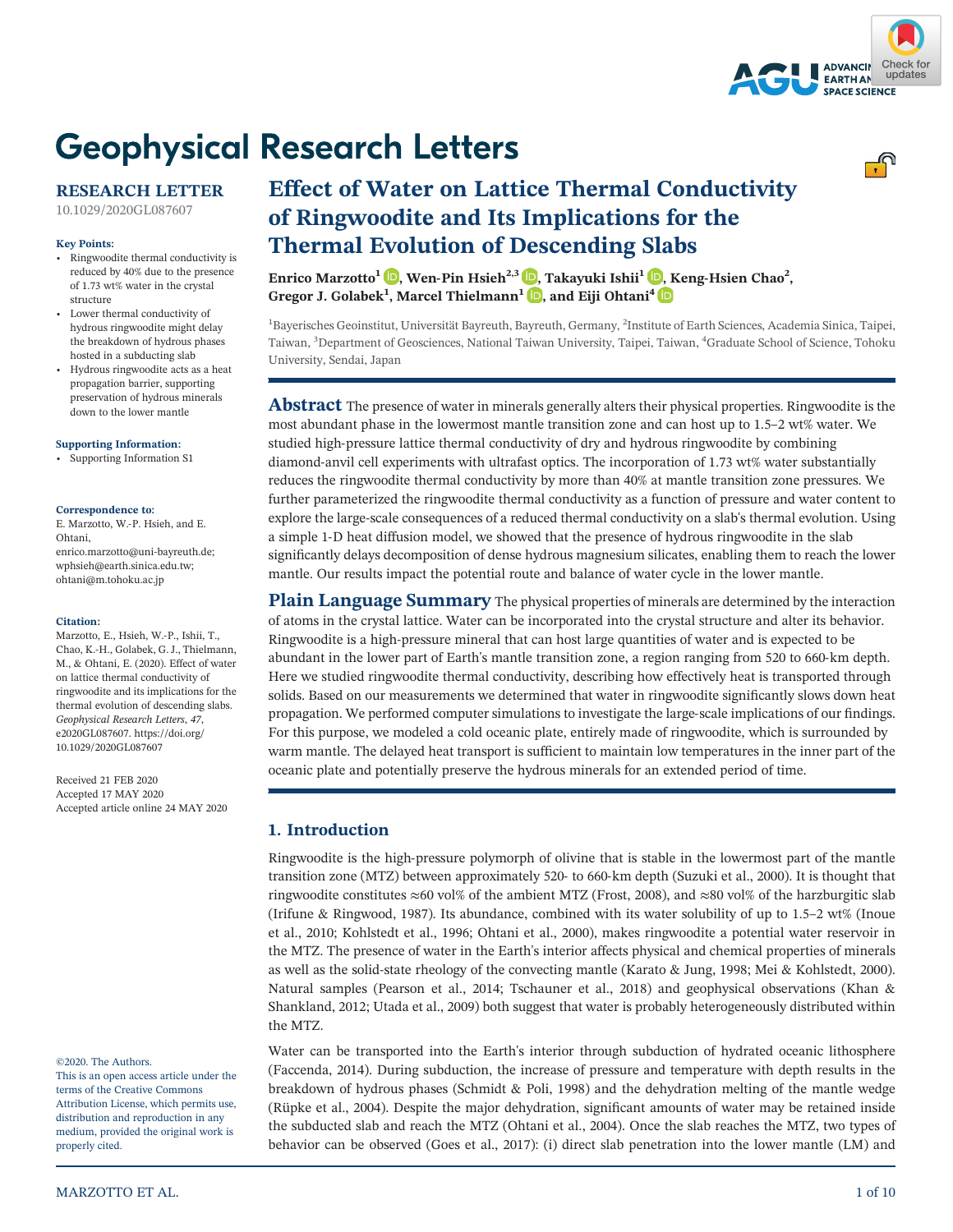(ii) slab stagnation within the MTZ. Whichever the case, continuous slab heating could progressively decompose water‐bearing phases hosted in the subducted lithosphere, causing local hydration of the MTZ (Richard et al., 2006). The amount of water released by the sinking slab into the MTZ depends on its residence time in this region, and on how fast heat transfers through the lithosphere. Typically, the warmer the slab is after its residence in the MTZ, the more water is released. In reverse, with lower slab temperatures, the amount of water retained in its interior will be larger.

Lattice thermal conductivity, *Λ*lat, of mantle minerals is a key parameter that controls heat transfer through the mantle, which in turn determines the thermal states and geodynamics of planets (Zhang et al., 2019). In particular, for hydrous minerals in the MTZ and subducting slabs, knowledge of the effects of pressure *P*, temperature  $T$ , and water content  $C_{H2O}$  on their lattice thermal conductivities are fundamental to constrain the thermal interactions between the hydrated slab and the MTZ. However, due to experimental difficulties, it remains largely unknown how  $\Lambda_{\text{lat}}$  of hydrous minerals varies with potential *P*, *T* and  $C_{\text{H2O}}$  in the mantle. Recently, Chang et al. (2017) reported that, compared to the anhydrous counterpart, the presence of 0.7 wt% of water significantly reduces the lattice thermal conductivity of San Carlos olivine by a factor of  $\approx$ 2 at the pressures near the MTZ. Given its large water storage capacity and its abundance in the MTZ, the effects of *P* and *C*H2O on ringwoodite thermal conductivity are essential to determine the inner temperatures of subducting slabs.

In this study, we couple diamond‐anvil cell (DAC) experiments with ultrafast time domain thermoreflectance (TDTR) to determine the *P* and  $C_{H2O}$  dependencies of ringwoodite thermal conductivity,  $\Lambda_{Rw}$ , at MTZ pressures and room temperature. Combining our measurements with finite-difference numerical modeling, we show that the hydration-reduced  $\Lambda_{\rm RW}$  prolongs the time required to reach thermal equilibrium within a subducting slab, thus enabling temperature‐sensitive hydrous minerals to be transported to greater depth. Our results demonstrate the importance of hydration on the thermal evolution and fate of descending slabs.

# **2. Materials and Experimental Methods**

### **2.1. Sample Synthesis and Characterization**

Natural San Carlos olivine (SCO) was used as a starting material to synthesize ringwoodite samples. A large SCO crystal was crushed into fine powders after selecting grains without inclusions. Ringwoodite with increasing *<sup>C</sup>*H2O was synthesized using 1,000‐ and 1,200‐t multianvil presses at the Bayerisches Geoinstitut (BGI), University of Bayreuth, Germany (Table S1 in the supporting information). For dry ringwoodite synthesis the SCO powder was packed into a Re foil capsule, whereas for hydrous experiments we added distilled water (3–10 wt%) into a  $Pt_{95}Rh_5$  capsule, later sealed by welding. Each capsule was then slid into an MgO sleeve, which was surrounded by a LaCrO<sub>3</sub> heater, and a  $ZrO<sub>2</sub>$  thermal insulator. The whole assembly was loaded into a 5 wt% Cr<sub>2</sub>O<sub>3</sub>-doped MgO octahedron with 10-mm edge length. Mo electrodes were located at both ends of the heater. Finally, we combined the pressure vessel with second-stage tungsten carbide anvils with 4‐mm truncation (ha‐7%Co, Hawedia; e.g., Ishii, Liu, & Katsura, 2019). The ceramic parts of the pressure vessel were heated for more than 3 hr at 1273 K before assembly. Dry ringwoodite was synthesized at 22 GPa and 1900 K for 1.25 hr, whereas the hydrous samples were obtained after <sup>3</sup>–8 hr at 20–22 GPa and 1600–1700 K. The sample was first compressed to the desired press load and then heated to the target temperature. After maintaining a constant temperature for several hours, the sample was quenched by turning off the electrical power. Temperature was estimated based on empirical power-temperature relations obtained in separate runs. The resulting hydrous batches contained single crystals of ringwoodite ( $>100 \mu m$ ), whereas the dry batch contained a polycrystalline aggregate composed by crystals with a size of a few tens of microns.

After retrieval, we selected ringwoodite crystals based on clear crystal morphology under an optical microscope. Furthermore, we performed single crystal X-ray diffraction (XRD) analysis to confirm the quality of the ringwoodite samples. XRD analyses were performed by employing a Huber four‐circle diffractometer, driven by the SINGLE software (Angel & Finger, 2011), equipped with a point detector, and a Mo‐K<sup>α</sup> source, which was operated at 50 kV and 40 mA. Only ringwoodite crystals with a full width at half maximum of <0.1°, upon omega‐scan rotation, were selected for our thermal conductivity measurements.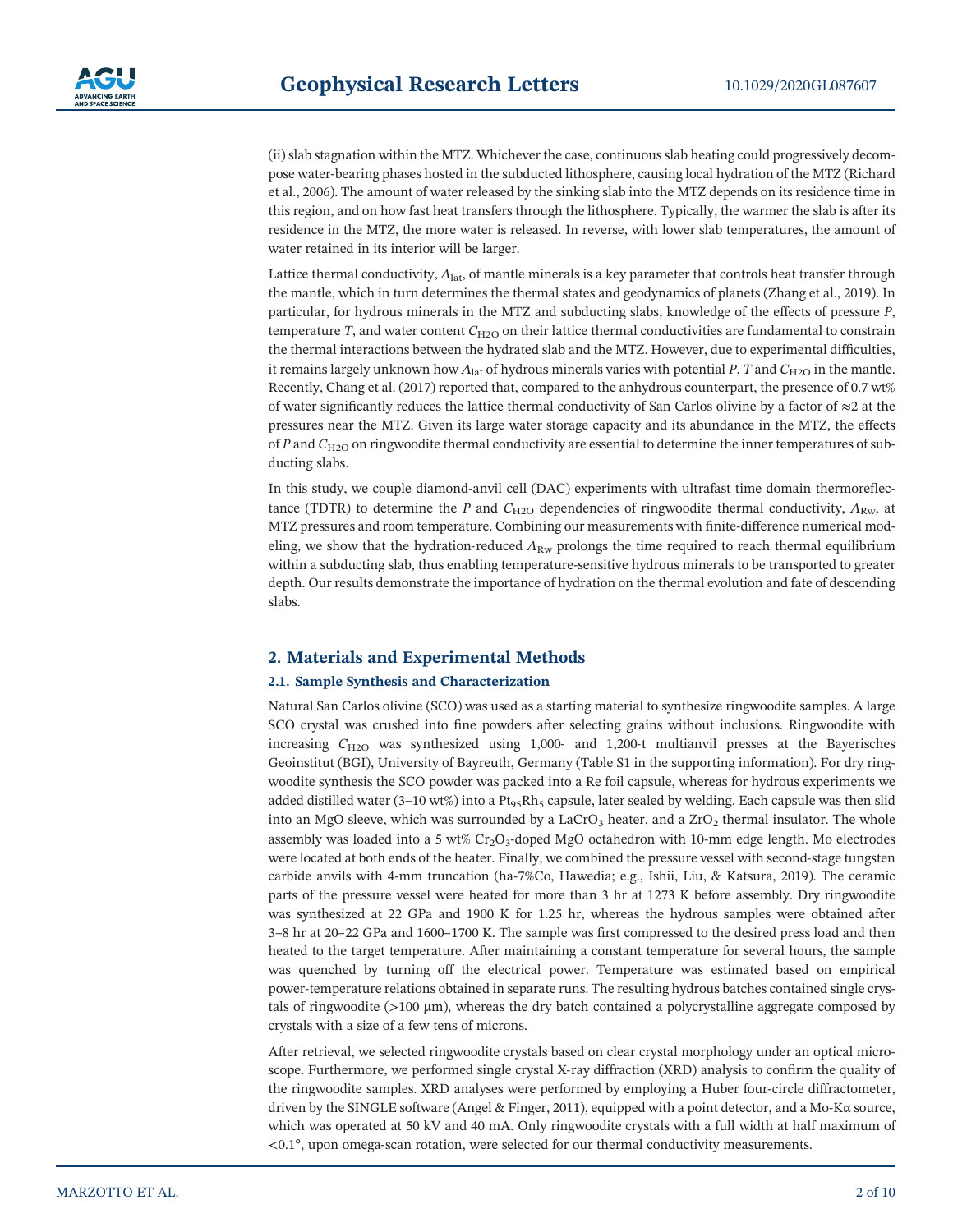We further used unpolarized Fourier transform infrared (FTIR) spectroscopy to measure the water weight concentration  $C_{H2O}$  of the synthesized batches. For each batch we selected one representative crystal, and double‐side polished it to a thickness of <sup>≈</sup>15–<sup>30</sup> <sup>μ</sup>m. *<sup>C</sup>*H2O was derived using the Lambert‐Beer law, by employing a molar absorption coefficient *ε* of 106,002 L mol<sup>-1</sup> cm<sup>-2</sup> (Thomas et al., 2015). We considered  $C_{\text{H2O}}$  in each batch to be nearly the same, due to water oversaturated conditions during synthesis. From our FTIR measurements,  $C_{H2O}$  of synthesized batches are as follows: 0.11, 0.47, and 1.73 wt% (Table S2). These values typically have ≈30% uncertainty (Thomas et al., 2015). We employed electron probe microanalysis (EPMA) to determine the composition of the selected samples. All the measurements where performed using a JEOL Superprobe JXA‐8200 at BGI. The amounts of silicon, magnesium, and iron were measured using the olivine standard (Mg, Fe, and Si). Samples were coated with a 12‐nm carbon film. We found that the synthesized ringwoodite contains  $\approx 8.5$  wt% FeO on average, with a 100 MgO/(MgO + FeO) value of 91.7. The chemical formula calculated from EPMA data is  $[Mg_{1.79}Fe_{0.17}Si_{1.02}O_4]$ . The position of H+ in the hydrous ringwoodite structure, depends on the  $(Mg + Fe)/Si$  ratio. With increasing  $(Mg + Fe)/Si$  and increasing water content  $H^+$  is almost exclusively hosted in Mg sites (Fei & Katsura, 2019), confirmed for our samples by EMPA measurements (Table S3). As reported in McCammon et al. (2004), the Fe3+/ΣFe ratio in ringwoodite is relatively low and stabilizes around ≈0.15, even in oxidizing conditions. Moreover, Schulze et al. (2018) found almost no correlation between hydration and capsule material and the measured  $\text{Fe}^{3+/-}$ ΣFe ratio (0.1–0.18%). Therefore, we assumed a homogeneous  $Fe<sup>3+</sup>$  content in our samples.

### **2.2. High‐Pressure Lattice Thermal Conductivity Measurements**

To perform thermal conductivity measurements, ringwoodite samples were first polished down to  $\approx$ 25  $\mu$ m thickness and then coated with <sup>≈</sup>90‐nm‐thick Al film as a thermal transducer for TDTR measurements. Each sample was loaded into a symmetric piston-cylinder DAC with 400-µm-culet diamonds and a Re gasket. Silicone oil (CAS No. 63148‐62‐9 from Acros Organics) was used as the pressure medium due to its exceptionally low thermal conductivity at high pressures, which considerably reduces the measurement uncertainty (Hsieh, 2015). Pressure inside the DAC was estimated by ruby fluorescence (Mao et al., 1986), which gives an uncertainty of typically <5%.

We used TDTR to measure the lattice thermal conductivity of ringwoodite  $\Lambda_{\rm RW}$  at high pressures and room temperature. TDTR coupled with DAC is a well-developed, ultrafast optical pump-probe metrology to precisely measure the thermal conductivity of materials at extremely high‐pressure conditions (Hsieh et al., 2017, 2018). In the TDTR measurement, the output of a Ti:sapphire laser is split into pump and probe beams (Hsieh et al., 2009). The pump beam heats up the Al coated onto the sample, causing temperature variations. As the excess heat transfers into the sample and the silicone oil, the temperature evolution of the Al film is monitored by measuring the small variations in the reflected probe beam intensity that is synchronized with the 8.7 MHz modulation frequency of the pump beam. The small variations of the reflected probe beam intensity, including the in‐phase *<sup>V</sup>*in and out‐of‐phase *<sup>V</sup>*out components, are measured using a Si photodiode and a lock‐in amplifier. The detailed setup and principles of TDTR are described in Cahill (2004), Chao (2018), and Kang et al. (2008).

To determine the  $\Lambda_{\rm RW}$  we compared the ratio  $-V_{\rm in}/V_{\rm out}$ , as a function of time delay between the pump and probe beams, with the numerical calculations obtained from a bidirectional thermal model that takes into account the heat flow into the sample and the silicone oil (Cahill & Watanabe, 2004; Schmidt et al., 2008; Zheng et al., 2007). This model requires the input of several parameters―thermal conductivity *<sup>Λ</sup>*lat, volumetric heat capacity *C*, and thickness *h* for each layer (i.e., silicone oil, Al film, and ringwoodite), while *Λ*Rw is the only significant unknown and free parameter to be determined. At ambient pressure, the thermal conductivity of the Al film *Λ*<sub>Al</sub> is high (≈200 W m<sup>−1</sup> K<sup>−1</sup>), and its increase at high pressures has a negligible effect on the thermal model calculations. Therefore,  $\Lambda_{\text{Al}}$  is assumed to be a constant at high pressures. Pressure dependencies of the silicone oil thermal conductivity *Λ*Si oil, volumetric heat capacity *C*Si oil, as well as the Al volumetric heat capacity  $C_{\text{Al}}$  were taken from Hsieh et al. (2009) and Hsieh (2015). The ringwoodite volumetric heat capacity *C*Rw was obtained from Dorogokupets et al. (2015). Prior studies have indicated that the effect of impurities on the volumetric heat capacity of a material is typically very small if the impurity concentration is ≤10 at% (Chang et al., 2017; Fukui et al., 2012). Given the relatively small amount of water in ringwoodite (only up to  $\approx 9.5$  at% per formula unit), we assumed that hydrous C<sub>Rw</sub> is equal to the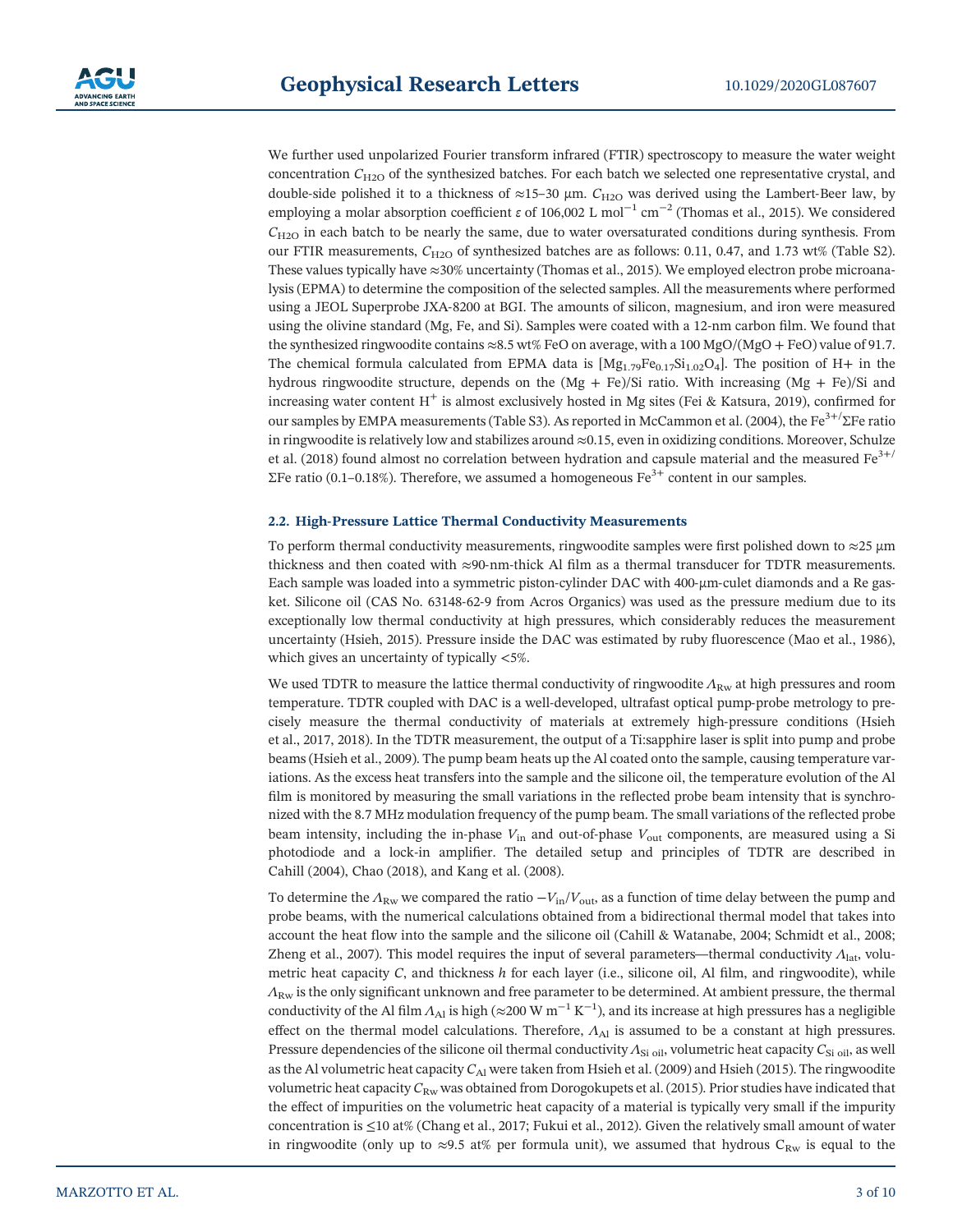



**Figure 1.** Pressure (P) evolution of  $Λ_{\text{Rw}}$  for different  $C_{\text{H2O}}$  at room temperature ( $T = 298$  K). Each experimental run is identified by a distinct symbol (Table S5), whereas  $C_{\text{H2O}}$  is marked by color: 0.11 wt% (red), 0.47 wt% (black), and 1.73 wt% (blue). Within the pressure range relevant to the lower MTZ (vertical dashed lines),  $Λ$ <sub>1.73</sub> is ≈40% lower than  $Λ$ <sub>0.11</sub>. Amb stands for ambient pressure. Literature data for nominally dry  $Λ_{\text{Rw}}$  are identified by open markers, together with their relative extrapolation (dashed lines). Data by Chang et al. (2017) for nominally dry  $Λ$ <sub>Ol</sub> is also plotted for comparison.

anhydrous one. The thickness of the Al film  $h_{\text{Al}}$  at ambient pressure was measured by picosecond acoustics (O'Hara et al., 2001). However, the acoustic signal becomes too weak to be used to derive  $h_{\rm Al}$  during compression. Thus, we estimated  $h_{\text{Al}}$  squeezing by employing the method developed by Chen et al. (2011). Since under our experimental conditions the thermal penetration depths of ringwoodite and silicone oil are both on the order of only few hundreds of nanometers (Hsieh et al., 2009), the thermal model calculation is insensitive to their thicknesses  $h_{\text{Rw}}$  and  $h_{\text{Si}}$  $_{oil}$  ( $\approx$ 25 μm). A set of example data with the calculations from the thermal model is reported in Figure S1 and Table S4. To determine the error propagation in  $\Lambda_{\text{Ruv}}$ , we performed sensitivity tests for the heat diffusion thermal model by varying each input parameter (Figure S2). From our sensitivity tests, the estimated error ranges between  $\approx 10\%$  ( $P \le 15$  GPa) and ≈15% (15 GPa < *P* < 25 GPa).

#### **3. Experimental Results and Discussion**

TDTR measurements were performed at room temperature and high pressures for three different  $C_{H2O}$  values: low (0.11 wt%), medium (0.47 wt%), and high (1.73 wt%) (Figure 1 and Table S5). The ringwoodite stability field ranges between 17-24 GPa (e.g., Ishii et al., 2011; Litasov et al., 2006), and therefore, pressure points are closely spaced within this range.

For clarity, we indicate  $\Lambda_{\text{Rw}}$  for different  $C_{\text{H2O}}$  with the symbols  $\Lambda_{0.11}$ , *Λ*<sub>0.47</sub>, and *Λ*<sub>1.73</sub>. At ambient pressure, *Λ*<sub>0.47</sub> is ≈10–15% smaller than *Λ*<sub>0.11</sub>, whereas *Λ*<sub>1.73</sub> shows a 30% reduction compared to *Λ*<sub>0.11</sub>. Note that

the 10–15% reduction observed in *<sup>Λ</sup>*0.47 is comparable to our measurement uncertainty. The incorporation of 1.73 wt% water, however, clearly shows a detectable difference in  $Λ_{\rm RW}$ , indicating a strong reduction of thermal conductivity due to the hydration effect at ambient conditions. Upon compression, the ratio of *Λ*0.47 to *Λ*0.11 remains approximately a constant (black curve in Figure S3). However, the hydration-induced reduction of  $Λ_{\text{Rw}}$  with 1.73 wt% water enhances with pressure, reaching >40% reduction at the MTZ pressures (Figures 1 and S3). In ringwoodite, water is incorporated into its defect sites in the form of hydroxyl group (OH<sup>−</sup>) or proton (H<sup>+</sup>) by replacing cations (Si<sup>4+</sup>, Mg<sup>2+</sup>, and Fe<sup>2+</sup>) (Grüninger et al., 2017; Panero et al., 2013). As pressure increases, the interatomic distance shortens, and these ionic defects may form an interconnected network that acts as an additional phonon-defect scattering mechanism (Chang et al., 2017). This effect promotes scattering of thermal energy carriers and reduces the phonon meanfree‐path, hindering the thermal energy transport. Hence, the presence of ionic defects (in our case due to water incorporation) results in the pressure-induced suppression of  $Λ$ <sub>lat</sub>. A similar effect has been reported for water-bearing olivine (Chang et al., 2017). Compared to its effect on sound velocity, where  $v_P$  and  $v_S$  of ringwoodite decrease only by ≈0.25% at *C*H2O = 0.5 wt% (Schulze et al., 2018), the proton weakening has a significant effect on  $Λ_{\text{Rw}}$ . Note that for the polycrystalline dry samples, the measured  $Λ_{\text{Rw}}$  are obtained by averaging several measurements at different locations on the sample probed by the laser with a spot size of 15 μm in diameter. The effect of grain boundaries on *Λ*lat in our samples should be minor, since the grain size is larger than 10  $\mu$ m (Liang, 2017).

To parameterize the effect of pressure on *Λ*<sub>Rw</sub> with different *C*<sub>H2O</sub>, we fitted our data (Tables S6–S8) with a second-order polynomial:  $Λ_{\text{RW}}(P) = qP^2 + IP + Λ_0$ , where  $Λ_{\text{RW}}(P)$  is the thermal conductivity at a given pressure,  $\Lambda_0$  the thermal conductivity at ambient pressure, *q* and *l* the quadratic and linear coefficient, respectively. The coefficients for each fit are reported in Tables S6–S8. To quantify the combined effects of hydration and pressure, we employed a linear interpolation between the parameterized curves for *Λ*<sub>0.11</sub>(*P*), *Λ*<sub>0.47</sub>(*P*), and *Λ*<sub>1.73</sub>(*P*) (Table S9 and Figure S4). We found that *Λ*<sub>Rw</sub> as function of *C*<sub>H2O</sub> and *P* can be expressed as  $\Lambda_{\text{Rw}}$  ( $C_{\text{H2O}}$ ,  $P$ ) =  $a(P)C_{\text{H2O}} + \Lambda_{\text{Dry}}(P)$ , where  $C_{\text{H2O}}$  is the water content in ppm,  $a(P)$ the pressure-dependent linear parameter (Table S10 and Figure S5), and  $Λ_{\text{Dry}}(P)$  the intercept for 0 ppm (Table S10 and Figure S6). Pressure dependence of the coefficient *<sup>a</sup>* can be described by a second‐order polynomial:  $a(P) = bP^2 + cP + a_0$ , as well as  $\Lambda_{\text{Dry}}(P)$ :  $\Lambda_{\text{Dry}}(P) = dP^2 + eP + \Lambda_0$ . A total of six different coefficients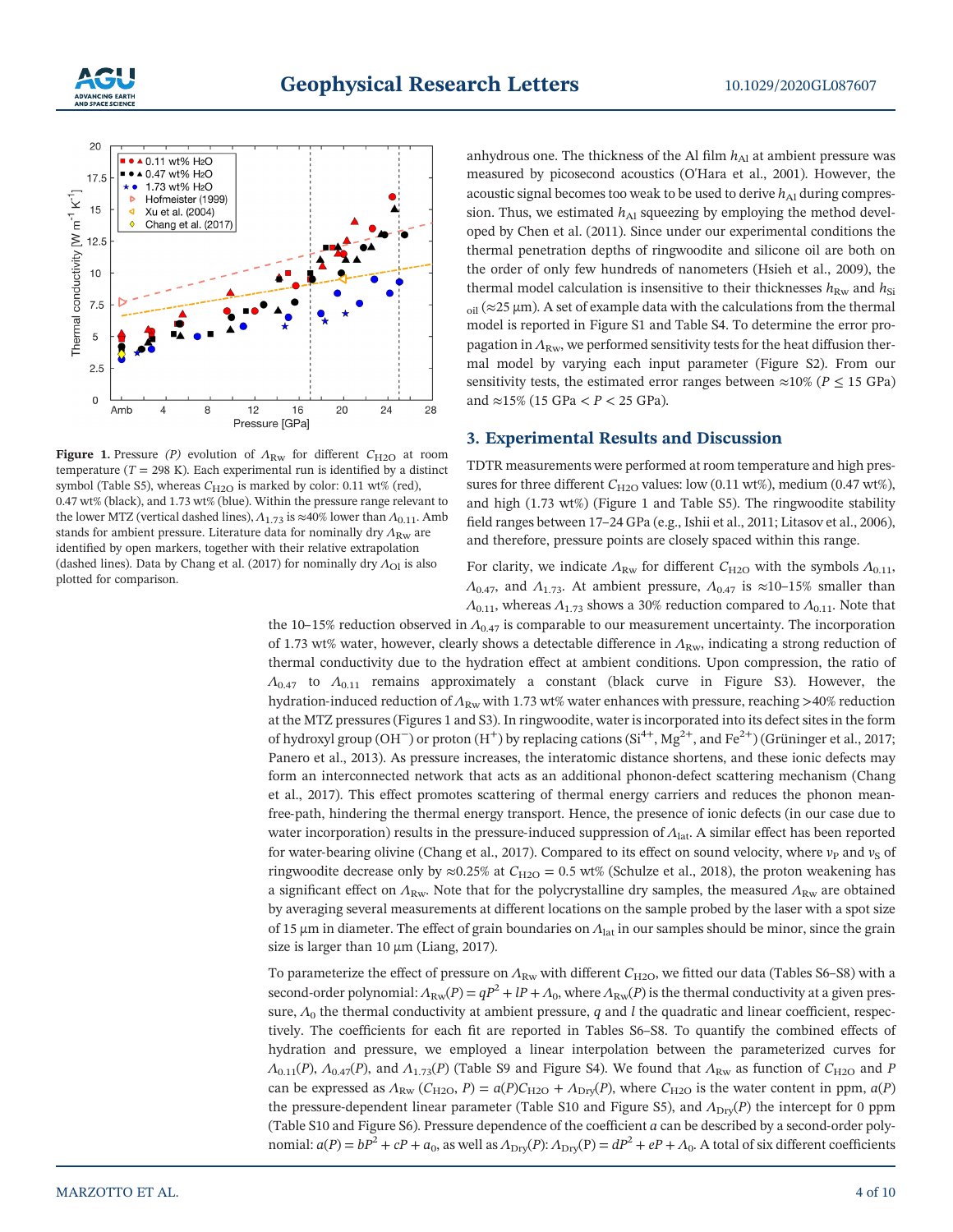

has to be established in order to calculate  $Λ_{\text{Rw}}$  as a function of  $C_{\text{H2O}}$  (in ppm) and *P* (in GPa). From our TDTR measurements we derived the following relation (Table S11): *P*<sup>2</sup> × 10−7 × 10<sup>-7</sup> *P*<sup>2</sup> + 4 × 10<sup>-6</sup> *P*<sup>-9</sup> × 10<sup>-5</sup>  $C_{\text{H2O}}$  + 1.37 × 10<sup>-2</sup> + 1.37 × 10<sup>-3</sup> + 4 × 10<sup>-6</sup> *P*<sup>-9</sup> × 10<sup>-5</sup>  $C_{\text{H2O}}$  + 1.37 × 10<sup>-2</sup>

$$
\varLambda_{\text{Rw}} \left( C_{\text{H2O}}, \, P \right) {=} \left( -7 \times 10^{-7} P^2 + 4 \times 10^{-6} P - 9 \times 10^{-5} \right) \, C_{\text{H2O}} + 1.37 \times 10^{-2} P^2 + 1.055 \times 10^{-1} P + 4.8403
$$

This equation describes  $\Lambda_{\rm RW}$  well within the tested experimental range ( $C_{\rm H2O} = 0-1.73$  wt%;  $P = 0-25$  GPa), showing <7% discrepancy from our measurements (within experimental errors) (Figures S7–S10). Note that we assumed a progressive *C*<sub>H2O</sub> effect on  $Λ_{\text{Rw}}$ , without including any sharp threshold above which the presence of water causes major reduction in  $Λ_{\text{Rw}}$ .

Based on our empirical equation  $\Lambda_{\text{Rw}}$  is 4.84 W m<sup>-1</sup> K<sup>-1</sup>, for  $C_{\text{H2O}} = 0$  wt% and  $P = 10^{-4}$  GPa (1 atm), whereas it is 12.4 W m<sup>-1</sup> K<sup>-1</sup> at 20 GPa and 0 wt% H<sub>2</sub>O (Table S9). Our estimates are about 40% lower compared to the result obtained by infrared reflectivity measurements of Hofmeister (1999) for dry  $Mg_2SiO_4$  ringwoodite. The difference may be due to the difference in FeO content of the ringwoodite, which lowers thermal conductivity of minerals (Hsieh et al., 2018, 2020). Xu et al. (2004) reported  $A_{\text{Rw}}$  = 9.54 W m<sup>-1</sup> K<sup>-1</sup> (*C*<sub>H2O</sub> = 0 wt%, *P* = 20 GPa) measured using the in situ Ångström method. Our *Λ*<sub>Rw</sub> estimated at the same conditions is 25% higher. Xu et al. (2004) report that the olivine thermal conductivity  $Λ_{\text{Ol}}$  is 30% lower than  $Λ_{\text{Rw}}$ . This result is coherent with the  $Λ_{\text{Ol}}/Λ_{\text{Rw}}$  ratio obtained here, when the previous *Λ*Ol from Chang et al. (2017) is used. Note that both measurements were acquired with the same TDTR technique. The discrepancy between our results and those by Xu et al. (2004) might be explained by their experimental techniques, the Ångström method, which relies on proper contacts between thermocouples and sample. In contrast, the TDTR method is based on a noncontact optical technique, avoiding this potential problem and possibly resulting in different  $\Lambda_{\rm RW}$  values.

# **4. Potential Impact on the Thermal Structure of Subducting Slabs 4.1. Hydration of MTZ**

In recent years, the amount and spatial distribution of water in the mantle has been under debate (Ohtani, 2019). Understanding the deep Earth water cycle, along with physical properties of hydrous minerals, is essential to understand the long‐term evolution of the Earth's mantle. Thermopetrological simulations performed by van Keken et al. (2011) estimated that one third of the initial slab water content is able to reach MTZ depths. In these models, the preserved water is mainly hosted in the cold inner regions of the slab (e.g., lower crust and upper lithospheric mantle). Following these considerations, it becomes clear that the thermal evolution of the slab determines where and how much water is released during subduction. Variations in thermal properties of slab minerals might be responsible for the heterogenous hydration state of different mantle regions. Chang et al. (2017) reported that the hydration-reduced thermal conductivity of the crustal materials can induce a low-temperature anomaly in the slab interior. Potentially, this effect might preserve hydrous minerals to be transported to greater depth by maintaining a colder slab core. The water‐bearing phase in a slab located in the MTZ are expected to consist of nominally anhydrous minerals (e.g., wadsleyite and ringwoodite) and dense hydrous magnesium silicates (DHMS, such as superhydrous Phase B or Phase D) (Ohtani et al., 2004). Once ringwoodite reaches the base of the MTZ, it decomposes into LM assemblage (e.g., Ishii et al., 2018; Ishii, Huang, et al., 2019; Ishii, Kojitani, & Akaogi, 2019; Litasov et al., 2005), which is expected to host only ≈1,000 ppm of water (Fu et al., 2019; Litasov et al., 2003). Due to the release of water around 660‐km depth, this decomposition most likely causes major slab dehydration (Schmandt et al., 2014). A possible way to deliver water down to the LM is via subduction of DHMS. These phases are stable at high pressure (up to 40 GPa) but are extremely sensitive to high temperatures since they decompose at  $\approx$ 1,500 K (Ohtani et al., 2004); however, so far, it remains unclear whether DHMS can reach the LM.

### **4.2. Numerical Modeling**

To assess the impact of a reduced  $Λ_{\text{Rw}}$  on a slab's thermal evolution, we employed a self-written 1-D finite difference heat diffusion model. We modeled an 80 Myr old slab (116.8 km thick) that stagnates at 660‐km depth. The warmer ambient mantle heats the slab from the upper and lower boundaries. For simplicity the oceanic lithosphere was assumed to be chemically homogeneous. The model domain was discretized using 1,169 nodal points, corresponding to a grid spacing of 100 m.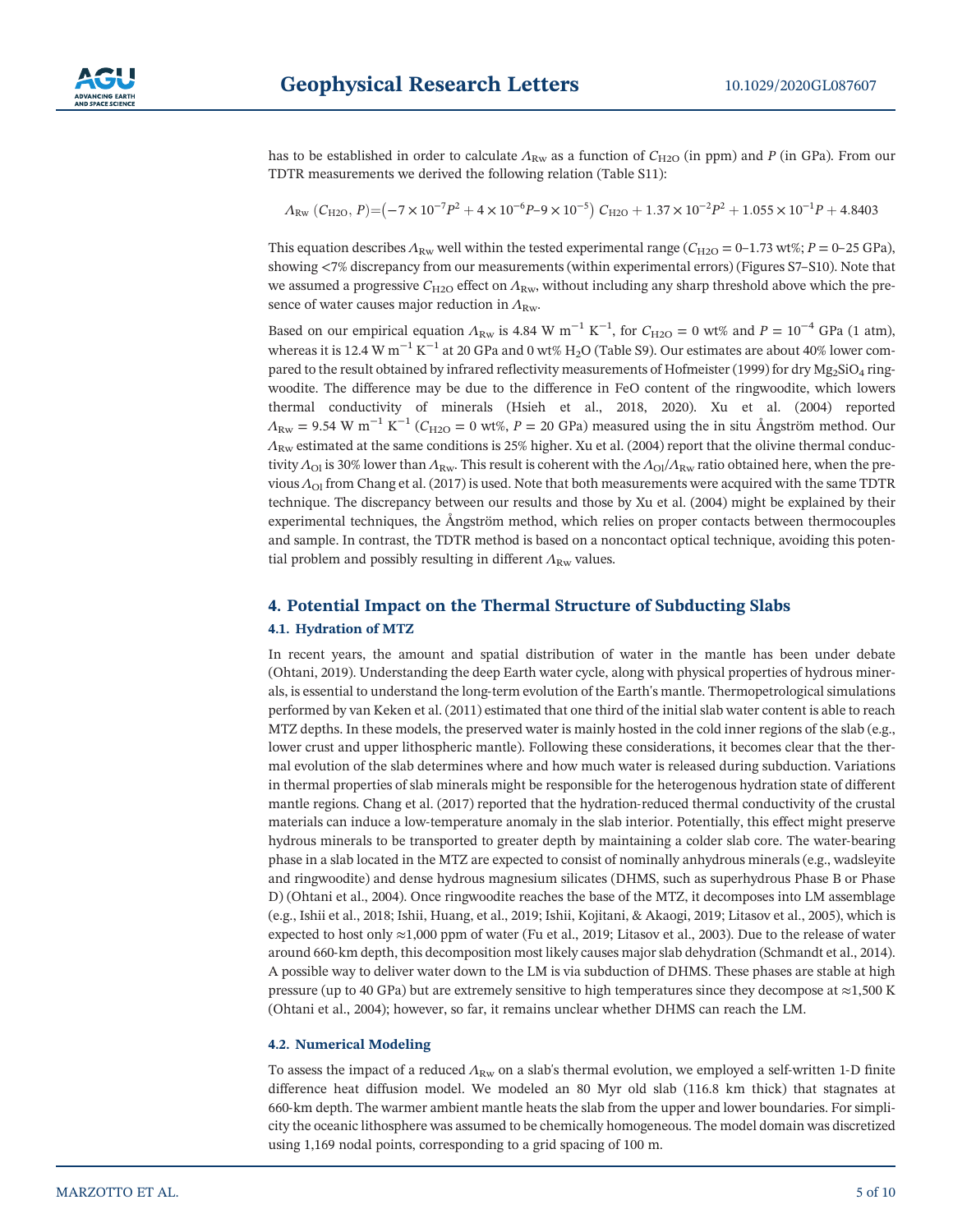We established the initial temperature profile of the stagnating slab using a two stage calculation: (1) We computed the temperature field of an 80 Myr old slab using the analytical solution for half‐space cooling (Turcotte & Schubert, 2014); (2) we simulated the thermal evolution of the subducting slab from the trench down to the MTZ by assuming a sinking time *<sup>t</sup>*sink of 10 Myr (Table S12) using the 1‐<sup>D</sup> finite difference heat diffusion model. This sinking time is comparable to those of several subduction zones, such as North and South Kurile (Syracuse et al., 2010). Frictional heating and complex interactions between the slab and overriding plate were neglected for simplicity. The average thermal diffusivity *κ* during the slab descent was calculated based on literature data for thermal conductivity  $Λ_{\text{OI}}$  (Chang et al., 2017), density  $ρ_{\text{OI}}$  (Zhang & Bass, 2016), and specific heat capacity  $C_{P O I}$  (Su et al., 2018) of olivine (Table S12). As we focus on the impact of hydrous ringwoodite on the thermal evolution, we did not take into account any hydration reduction of *Λ*lat at this stage. We neglected adiabatic compression, and therefore the ambient mantle temperature was fixed at 1600 K at any depth. The temperature structure of the slab at the end of the descent to the MTZ is shown in Figure S13 and was used as initial temperature condition for all simulations described below.

Once the initial temperature profile was defined, we studied slab heating during potential stagnation in the lower MTZ (540–660 km). Previous works estimated stagnation times *<sup>t</sup>*stag to range from 50 to 140 Myr (Fukao et al., 2009; Richard et al., 2006; Zhao, 2004), and thus, we ran our simulations for 150 Myr. This simulation time was chosen to include all estimates of stagnation age, since slab avalanche phenomena were not considered in our models. During the stagnation stage, we assumed that the slab is entirely composed of ringwoodite. Pressure and water dependence of *Λ*Rw were based on the empirical equation derived in this study. In order to properly study thermal evolution of the slab crossing the MTZ it is fundamental to use a *P*-*T*-dependent  $Λ_{\text{Rw}}$  (Xu et al., 2004),  $ρ_{\text{Rw}}$  (Ye et al., 2012) and  $C_{\text{P-Rw}}$  (Dorogokupets et al., 2015; Saxena, 1996) to calculate thermal diffusivity *<sup>κ</sup>* (Text S2). As an approximation, two end‐member parameters settings were used in our simulations: one given by the lowest temperature in the slab core (1021 K), and the other given by the ambient mantle temperature (1600 K).

To reproduce the effect of hydrous  $Λ_{\text{RW}}$  on a slab's thermal evolution, we prescribed a hydrous layer in the uppermost part of the slab. Following our TDTR measurements, this hydrous layer acts as a heat propagation buffer. To simulate the hydrous region, we defined two parameters: hydrous layer thickness  $D_{\text{hyd}}$ , and its water content  $C_{H2O}$ . The rest of the slab was considered to be dry. In our model settings we ignored the additional contribution of radiative thermal conductivity *Λ*rad on the total heat transport (Thomas et al., 2012), and the presence of garnetitic crust in the upper part of the slab (Giesting et al., 2004; Irifune & Ringwood, 1993). Detailed limitations of our numerical model are discussed in the supplementary material (Texts S1–S3).

The oceanic lithosphere reacts with seawater at the mid‐ocean ridge (hydrothermal circulation) and in trench-rise systems (water percolation) (Ranero et al., 2003). Thus, lithosphere hydration may reach 20‐km depth (Green et al., 2010), and it might extend further down to 40‐km depth due to the pressure gradient caused by slab unbending (Faccenda et al., 2012). Therefore, we chose values for *D*<sub>hyd</sub> ranging from 5 up to 40 km. Despite the high‐water solubility of ringwoodite of 1.5–2 wt% (Inoue et al., 2010), it is unlikely that such a large amount of water is hosted pervasively in the slab (Karato, 2011; Koyama et al., 2006; Suetsugu et al., 2010; Yoshino et al., 2008). Thus, we applied an upper limit of  $C_{H2O} = 1.5$  wt%, consistent with a natural ringwoodite sample (Pearson et al., 2014). We performed a total of 242 simulations covering 150 Myr of slab stagnation in the MTZ. As the reference case we used a completely dry slab:  $D_{\text{hyd}} = 0$  km,  $C_{\text{H2O}} = 0 \text{ wt\%}$  (Figure S14).

Based on our models, it takes <sup>≈</sup>80–110 Myr to reach 99% of mantle temperature for a completely dry slab. Complete thermal equilibration is not achieved within the 150 Myr time span, and the presence of a hydrous layer significantly delays heat propagation. To study the effects of this delay, we computed the time *t*<sub>crit</sub> it takes to reach a critical temperature  $T_{\text{crit}}$  of 1500 K at the base of the hydrous layer, assuming that this will mark the complete decomposition of DHMS (Ohtani et al., 2004). For each simulation we calculated the delay time *t*<sub>delay</sub>, defined as the difference between *t*<sub>crit</sub> for hydrated slabs and the time it takes to reach *T*<sub>crit</sub> at the relevant depth inside a completely dry slab (Figure 2 and Tables S14 and S15).

The most pronounced delay can be observed for 15 km  $\langle D_{\text{hyd}} \rangle$  20 km, reaching its maximum at  $C_{\text{H2O}} = 1.5$  wt% ( $t_{\text{delay}} = 20{\text -}27$  Myr). Fei and Katsura (2019) reported that ringwoodite water solubility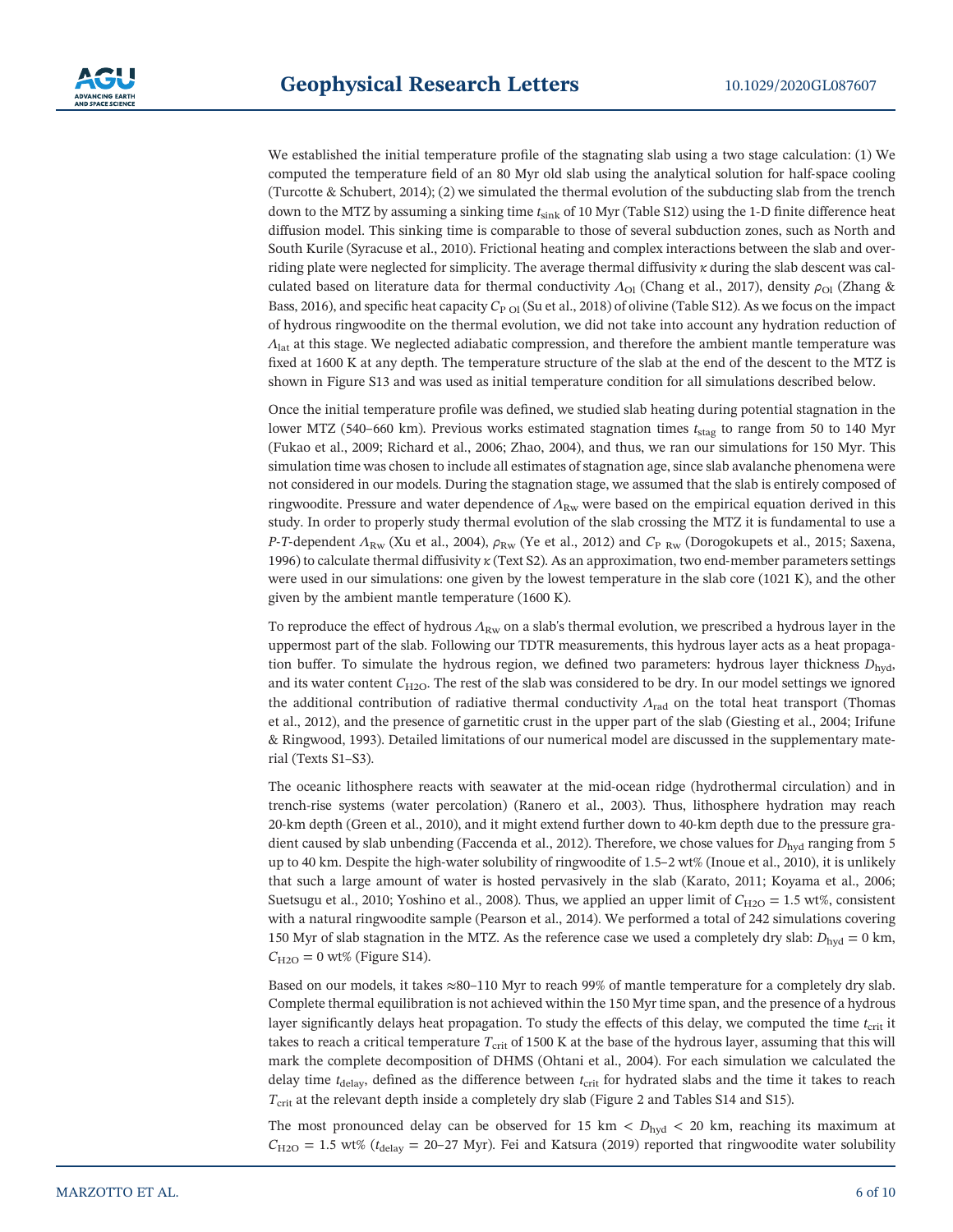# **Geophysical Research Letters** 10.1029/2020GL087607





**Figure 2.** Comparison of delay time for different  $D_{hyd}$  and  $C_{H2O}$  combinations assuming  $T_{crit}$  = 1500 K. Each subplot is based on a separate set of models where thermal diffusivity *<sup>κ</sup>* was calculated using end‐member reference temperatures: (a)  $T_{\text{ref}} = 1021 \text{ K}$  and (b)  $T_{\text{ref}} = 1600 \text{ K}.$ 

at MTZ temperatures (1950–2000 K) is  $\approx 0.8$ –1.2 wt%. For a hydrous layer of 15–20 km thickness containing 0.8–1.2 wt% water, *t*<sub>delay</sub> ranges from 9 to 20 Myr (Figure 2). This delay might be crucial to hinder slab heating and DHMS breakdown, allowing them to be transported to greater depth in the LM as even a slowly descending slab with  $v_{\text{sink}} = 1$  cm yr<sup>-1</sup> (Van Der Meer et al., 2010) will sink through the MTZ within  $\approx$  25 Myr. For a dry slab, the 1500 K isotherm will penetrate to 10–15 km depth within this time frame (Tables S14 and S15). The effect of 1 wt% water within this layer results in a 12–15 Myr delay of DHMS breakdown (Figure 2*)*. Our modeling results indicate that the hydrated ringwoodite can have a significant impact on the thermal evolution of descending slabs and thus needs to be taken into account when modeling their thermal structures.

## **5. Conclusions**

The effect of water on  $Λ_{\text{Rw}}$  found in our experiments offers novel insights into the thermal evolution of subducting slabs and the fate of hydrous minerals. From TDTR analysis we determined a  $Λ_{\text{Rw}}$  reduction of up to 40% at pressures relevant for the MTZ. We parameterized water and pressure dependencies of  $Λ_{\text{Rw}}$ . Our empirical equation combined with finite difference numerical modeling shows that a homogenously hydrated layer on top of a slab results in a slower heat propagation through its interior. The delay time caused by the reduced *<sup>Λ</sup>*Rw provides a potential water‐preserving mechanism that prolongs the lifetime of DHMS, enabling them to be transported into the LM. The hydration-reduced thermal conductivity of ringwoodite and olivine (Chang et al., 2017) is expected to be relevant for other water-bearing minerals (e.g., DHMS and wadsleyite). Importantly, the temperature influences not only the stability field of minerals but also key physical properties, such as density and viscosity. Thus, including our findings into a more detailed thermochemical model would substantially advance our understanding of the thermal evolution of subduction zones.

#### **Data Availability Statement**

Data are available via the figshare repository: https://fi[gshare.com/s/f6cec9cffd5482116918](https://figshare.com/s/f6cec9cffd5482116918) (1‐D code), https://fi[gshare.com/s/96af714f5afc582fb5ec](https://figshare.com/s/96af714f5afc582fb5ec) (figures), and https://fi[gshare.com/s/67901c34907d49baf4b2](https://figshare.com/s/67901c34907d49baf4b2) (tables).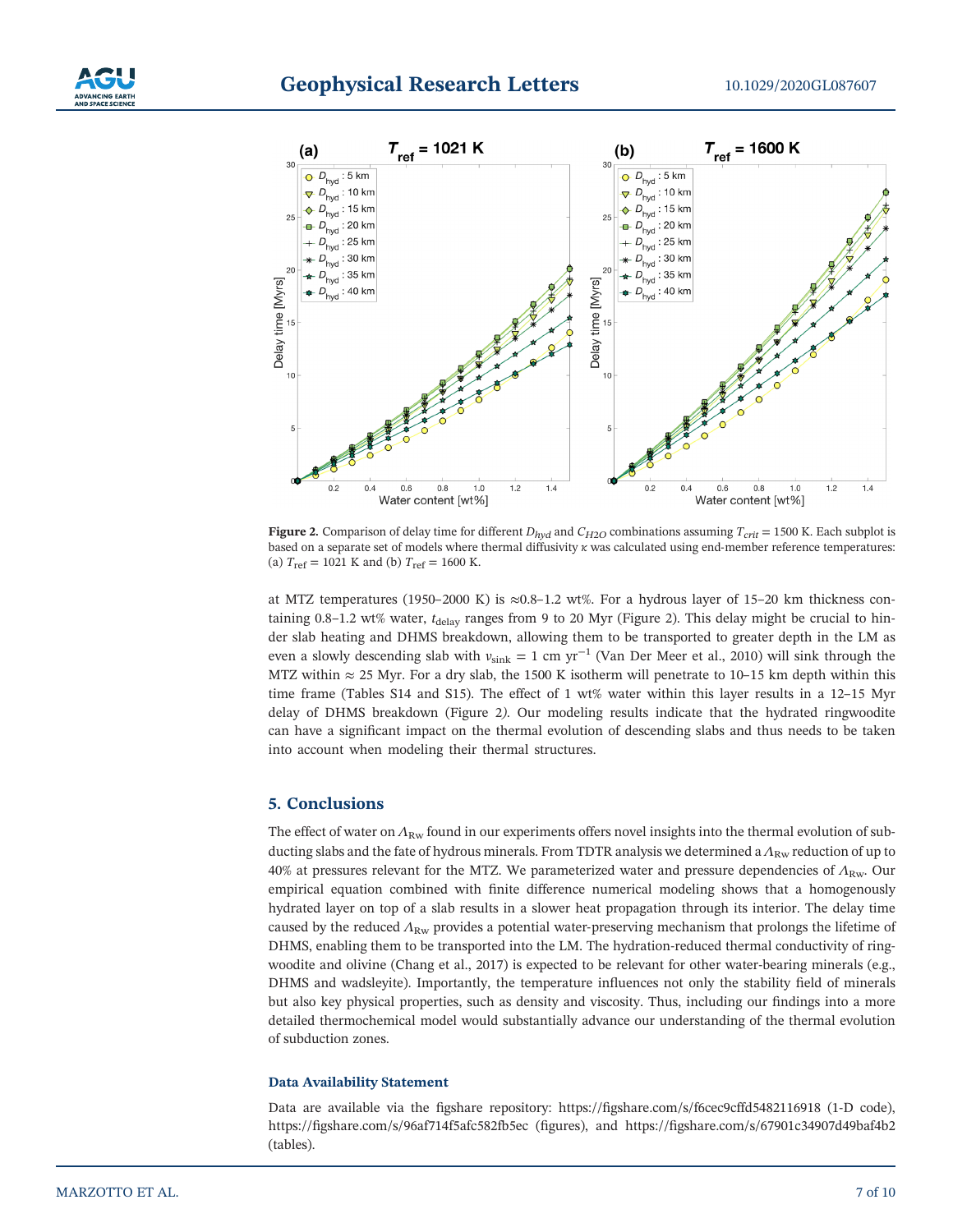

#### **Acknowledgments**

We thank Hana Čížková and an anonymous reviewer for their constructive comments that helped to improve the manuscript considerably. This study has been supported by DFG (Grant GRK 2156/1) and the JSPS Japanese‐German graduate externship. Additional support was received from Academia Sinica and the Ministry of Science and Technology (MOST) of Taiwan, Republic of China, under Contract AS‐CDA‐106‐M02 and 107‐ <sup>2628</sup>‐M‐001‐004‐MY3. T. I. was funded by an Alexander von Humboldt Postdoctoral Fellowship and the German Research Foundation (DFG) (IS350/1‐1). M. T. was supported by the Bayerisches Geoinstitut Visitor's Program. E. O. was supported by the Kakenhi Grant JP15H05748 from Japan Society for the Promotion of Science, and by the research award from the Alexander von Humboldt foundation. W.‐P. H. acknowledges the fellowship from the Foundation for the Advancement of Outstanding Scholarship, Taiwan. We thank T. Boffa‐Ballaran, G. Criniti, and A. I. Landi for their help with XRD measurements; H. Keppler for his help with FTIR measurements; and D. Krauße and S. Abeykoon for their expertise in EPMA measurements. We also thank R. Njul and A. Rother for sample preparation, and C.‐C. Chen and Y.‐C. Tsao at Academia Sinica for their help with the experiments.

#### **References**

- Angel, R. J., & Finger, L. W. (2011). SINGLE: A program to control single‐crystal 206 diffractometers. *Journal of Applied Crystallography*, *<sup>44</sup>*(1), 247–251.<https://doi.org/10.1107/S0021889810042305>
- Cahill, D. G. (2004). Analysis of heat flow in layered structures for time‐domain thermoreflectance. *Review of Scientific Instruments*, *<sup>75</sup>*(12), <sup>5119</sup>–5122.<https://doi.org/10.1063/1.1819431>
- Cahill, D. G., & Watanabe, F. (2004). Thermal conductivity of isotopically pure and Ge‐doped Si epitaxial layers from 300 to 550 K. *Physical Review B*, *70*(23), 235322.<https://doi.org/10.1103/PhysRevB.70.235322>
- Chang, Y. Y., Hsieh, W. P., Tan, E., & Chen, J. (2017). Hydration‐reduced lattice thermal conductivity of olivine in Earth's upper mantle. *Proceedings of the National Academy of Sciences*, *<sup>114</sup>*(16), 4078–4081.<https://doi.org/10.1073/pnas.1616216114>
- Chao, K.-H. (2018). Spin transition and thermal conductivity of (Fe<sub>0.78</sub>Mg<sub>0.22</sub>CO<sub>3</sub>) siderite under high pressure. *MSc thesis*. National Central University.
- Chen, B., Hsieh, W. P., Cahill, D. G., Trinkle, D. R., & Li, J. (2011). Thermal conductivity of compressed H<sub>2</sub>O to 22 GPa: A test of the Leibfried‐Schlömann equation. *Physical Review B*, *<sup>83</sup>*(13), 132301.<https://doi.org/10.1103/PhysRevB.83.132301>
- Dorogokupets, P. I., Dymshits, A. M., Sokolova, T. S., Danilov, B. S., & Litasov, K. D. (2015). The equations of state of forsterite, wadsleyite, ringwoodite, akimotoite, MgSiO<sub>3</sub>-perovskite, and postperovskite and phase diagram for the Mg<sub>2</sub>SiO<sub>4</sub> system at pressures of up to 130 GPa. *Russian Geology and Geophysics*, *<sup>56</sup>*(1–2), 172–189.<https://doi.org/10.1016/j.rgg.2015.01.011>
- Faccenda, M. (2014). Water in the slab: A trilogy. *Tectonophysics*, *<sup>614</sup>*, 1–30.<https://doi.org/10.1016/j.tecto.2013.12.020>
- Faccenda, M., Gerya, T. V., Mancktelow, N. S., & Moresi, L. (2012). Fluid flow during slab unbending and dehydration: Implications for intermediate‐depth seismicity, slab weakening and deep water recycling. *Geochemistry, Geophysics, Geosystems*, *<sup>13</sup>*(1), Q01010. [https://](https://doi.org/10.1029/2011GC003860) [doi.org/10.1029/2011GC003860](https://doi.org/10.1029/2011GC003860)
- Fei, H., & Katsura, T. (2019). High water solubility of ringwoodite at mantle transition zone temperature. *Earth and Planetary Science Letters*, *531*, 115987.<https://doi.org/10.1016/j.epsl.2019.115987>
- Frost, D. J. (2008). The upper mantle and transition zone. *Elements*, *<sup>4</sup>*(3), 171–176.<https://doi.org/10.2113/GSELEMENTS.4.3.171>
	- Fu, S., Yang, J., Karato, S. I., Vasiliev, A., Presniakov, M. Y., Gavriliuk, A. G., et al. (2019). Water concentration in single‐crystal (Al, Fe)‐ bearing Bridgmanite grown from the hydrous melt: Implications for dehydration melting at the topmost lower mantle. *Geophysical Research Letters*, *<sup>46</sup>*(17–18), 10,346–10,357.<https://doi.org/10.1029/2019GL084630>
- Fukao, Y., Obayashi, M., Nakakuki, T., & Deep Slab Project Group (2009). Stagnant slab: A review. *Annual Review of Earth and Planetary Sciences*, *<sup>37</sup>*(1), 19–46.<https://doi.org/10.1146/annurev.earth.36.031207.124224>
- Fukui, H., Tsuchiya, T., & Baron, A. Q. R. (2012). Lattice dynamics calculations for ferropericlase with internally consistent LDA + U method. *Journal of Geophysical Research*, *117*, B12202.<https://doi.org/10.1029/2012JB009591>
- Giesting, P. A., Hofmeister, A. M., Wopenka, B., Gwanmesia, G. D., & Jolliff, B. L. (2004). Thermal conductivity and thermodynamics of majoritic garnets: Implications for the transition zone. *Earth and Planetary Science Letters*, *<sup>218</sup>*(1–2), 45–56. [https://doi.org/10.1016/](https://doi.org/10.1016/S0012-821X(03)00630-7) [S0012-821X\(03\)00630-7](https://doi.org/10.1016/S0012-821X(03)00630-7)
- Goes, S., Agrusta, R., van Hunen, J., & Garel, F. (2017). Subduction‐transition zone interaction: A review. *Geosphere*, *<sup>13</sup>*(3), 644–664. <https://doi.org/10.1130/GES01476.1>
- Green, H. W. II, Chen, W. P., & Brudzinski, M. R. (2010). Seismic evidence of negligible water carried below 400‐km depth in subducting lithosphere. *Nature*, *<sup>467</sup>*(7317), 828–831.<https://doi.org/10.1038/nature09401>
- Grüninger, H., Armstrong, K., Greim, D., Boffa‐Ballaran, T., Frost, D. J., & Senker, J. (2017). Hidden oceans? Unraveling the structure of hydrous defects in the Earth's deep interior. *Journal of the American Chemical Society*, *<sup>139</sup>*(30), 10,499–10,505. [https://doi.org/10.1021/](https://doi.org/10.1021/jacs.7b05432) [jacs.7b05432](https://doi.org/10.1021/jacs.7b05432)
- Hofmeister, A. M. (1999). Mantle values of thermal conductivity and the geotherm from phonon lifetimes. *Science*, *<sup>283</sup>*(5408), 1699–1706. <https://doi.org/10.1126/science.283.5408.1699>
- Hsieh, W.‐P. (2015). Thermal conductivity of methanol‐ethanol mixture and silicone oil at high pressures. *Journal of Applied Physics*, *117*(23), 235901.<https://doi.org/10.1063/1.4922632>
- Hsieh, W.‐P., Chen, B., Li, J., Keblinski, P., & Cahill, D. G. (2009). Pressure tuning of the thermal conductivity of the layered muscovite crystal. *Physical Review B*, *80*(18), 180302.<https://doi.org/10.1103/PhysRevB.80.180302>
- Hsieh, W.-P., Deschamps, F., Okuchi, T., & Lin, J. F. (2017). Reduced lattice thermal conductivity of Fe-bearing bridgmanite in Earth's deep mantle. *Journal of Geophysical Research: Solid Earth*, *<sup>122</sup>*, 4900–4917.<https://doi.org/10.1002/2017JB014339>
- Hsieh, W.‐P., Deschamps, F., Okuchi, T., & Lin, J. F. (2018). Effects of iron on the lattice thermal conductivity of Earth's deep mantle and implications for mantle dynamics. *Proceedings of the National Academy of Sciences*, *<sup>115</sup>*(16), 4099–4104. [https://doi.org/10.1073/](https://doi.org/10.1073/pnas.1718557115) [pnas.1718557115](https://doi.org/10.1073/pnas.1718557115)
- Hsieh, W. P., Ishii, T., Chao, K. H., Tsuchiya, J., Deschamps, F., & Ohtani, E. (2020). Spin transition of iron in <sup>δ</sup>‐(Al, Fe) OOH induces thermal anomalies in Earth's lower mantle. *Geophysical Research Letters*, e2020GL087036.<https://doi.org/10.1029/2020GL087036>
- Inoue, T., Wada, T., Sasaki, R., & Yurimoto, H. (2010). Water partitioning in the Earth's mantle. *Physics of the Earth and Planetary Interiors*, *<sup>183</sup>*(1–2), 245–251.<https://doi.org/10.1016/j.pepi.2010.08.003>
- Irifune, T., & Ringwood, A. E. (1987). Phase transformations in a harzburgite composition to 26 GPa: Implications for dynamical behaviour of the subducting slab. *Earth and Planetary Science Letters*, *<sup>86</sup>*(2–4), 365–376. [https://doi.org/10.1016/0012-821X\(87\)90233-0](https://doi.org/10.1016/0012-821X(87)90233-0)
- Irifune, T., & Ringwood, A. E. (1993). Phase transformations in subducted oceanic crust and buoyancy relationships at depths of 600– 800 km in the mantle. *Earth and Planetary Science Letters*, *<sup>117</sup>*(1–2), 101–110. [https://doi.org/10.1016/0012-821X\(93\)90120-X](https://doi.org/10.1016/0012-821X(93)90120-X)
- Ishii, T., Huang, R., Fei, H., Koemets, I., Liu, Z., Maeda, F., et al. (2018). Complete agreement of the post‐spinel transition with the 660‐km seismic discontinuity. *Scientific Reports*, *<sup>8</sup>*(1), 6358–6356.<https://doi.org/10.1038/s41598-018-24832-y>
- Ishii, T., Huang, R., Myhill, R., Fei, H., Koemets, I., Liu, Z., et al. (2019). Sharp 660‐km discontinuity controlled by extremely narrow binary post‐spinel transition. *Nature Geoscience*, *<sup>12</sup>*(10), 869–872.<https://doi.org/10.1038/s41561-019-0452-1>
- Ishii, T., Kojitani, H., & Akaogi, M. (2011). Post-spinel transitions in pyrolite and  $Mg_2SiO_4$  and akimotoite–perovskite transition in MgSiO<sub>3</sub>: Precise comparison by high‐pressure high‐temperature experiments with multi‐sample cell technique. *Earth and Planetary Science Letters*, *<sup>309</sup>*(3–4), 185–197.<https://doi.org/10.1016/j.epsl.2011.06.023>
- Ishii, T., Kojitani, H., & Akaogi, M. (2019). Phase relations of Harzburgite and MORB up to the uppermost lower mantle conditions: Precise comparison with Pyrolite by multisample cell high‐pressure experiments with implication to dynamics of subducted slabs. *Journal of Geophysical Research: Solid Earth*, *<sup>124</sup>*, 3491–3507.<https://doi.org/10.1029/2018JB016749>
- Ishii, T., Liu, Z., & Katsura, T. (2019). A breakthrough in pressure generation by a Kawai‐type multi‐anvil apparatus with tungsten carbide anvils. *Engineering*, *<sup>5</sup>*(3), 434–440.<https://doi.org/10.1016/j.eng.2019.01.013>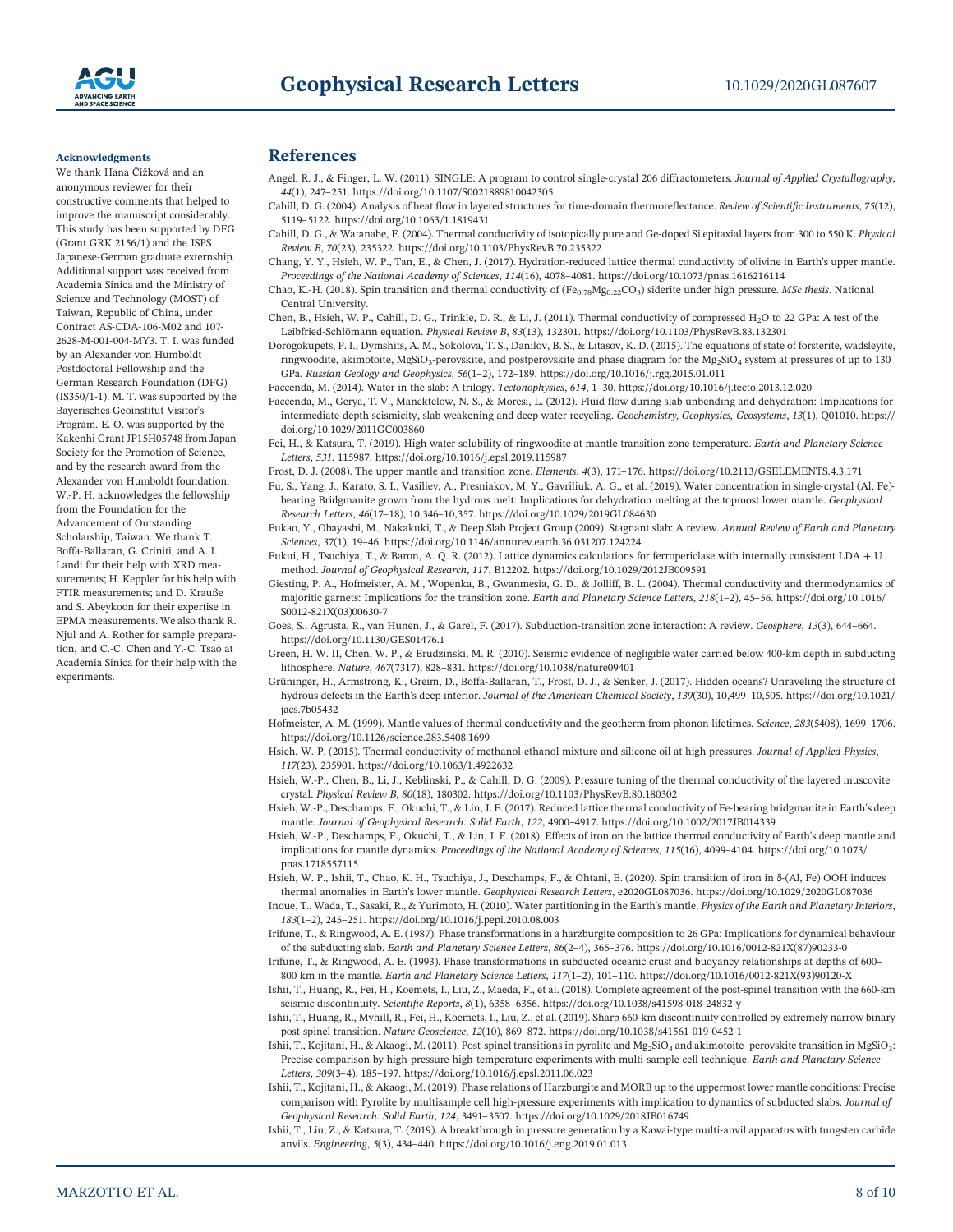- Kang, K., Koh, Y. K., Chiritescu, C., Zheng, X., & Cahill, D. G. (2008). Two-tint pump-probe measurements using a femtosecond laser oscillator and sharp‐edged optical filters. *Review of Scientific Instruments*, *<sup>79</sup>*(11), 114901.<https://doi.org/10.1063/1.3020759>
- Karato, S. I. (2011). Water distribution across the mantle transition zone and its implications for global material circulation. *Earth and Planetary Science Letters*, *<sup>301</sup>*(3–4), 413–423.<https://doi.org/10.1016/j.epsl.2010.11.038>
- Karato, S. I., & Jung, H. (1998). Water, partial melting and the origin of the seismic low velocity and high attenuation zone in the upper mantle. *Earth and Planetary Science Letters*, *<sup>157</sup>*(3–4), 193–207. [https://doi.org/10.1016/S0012-821X\(98\)00034-X](https://doi.org/10.1016/S0012-821X(98)00034-X)
- Khan, A., & Shankland, T. J. (2012). A geophysical perspective on mantle water content and melting: Inverting electromagnetic sounding data using laboratory‐based electrical conductivity profiles. *Earth and Planetary Science Letters*, *<sup>317</sup>‐318*, 27–43. [https://doi.org/10.1016/](https://doi.org/10.1016/j.epsl.2011.11.031) [j.epsl.2011.11.031](https://doi.org/10.1016/j.epsl.2011.11.031)
- Kohlstedt, D. L., Keppler, H., & Rubie, D. C. (1996). Solubility of water in the *α*,  $β$  and  $γ$  phases of (Mg, Fe)<sub>2</sub>SiO<sub>4</sub>. *Contributions to Mineralogy and Petrology*, *<sup>123</sup>*(4), 345–357.<https://doi.org/10.1007/s004100050161>
- Koyama, T., Shimizu, H., Utada, H., Ichiki, M., Ohtani, E., & Hae, R. (2006). Water content in the mantle transition zone beneath the North Pacific derived from the electrical conductivity anomaly. *Geophysical Monograph‐American Geophysical Union*, *<sup>168</sup>*, 171. [https://doi.](https://doi.org/10.1029/168GM13) [org/10.1029/168GM13](https://doi.org/10.1029/168GM13)
- Liang, X. (2017). Impact of grain boundary characteristics on lattice thermal conductivity: A kinetic theory study on ZnO. *Physical Review B*, *95*(15), 155313.<https://doi.org/10.1103/PhysRevB.95.155313>
- Litasov, K., Ohtani, E., Langenhorst, F., Yurimoto, H., Kubo, T., & Kondo, T. (2003). Water solubility in Mg-perovskites and water storage capacity in the lower mantle. *Earth and Planetary Science Letters*, *<sup>211</sup>*(1–2), 189–203. [https://doi.org/10.1016/S0012-821X\(03\)00200-0](https://doi.org/10.1016/S0012-821X(03)00200-0)
- Litasov, K., Ohtani, E., Sano, A., Suzuki, A., & Funakoshi, K. (2005). In situ X‐ray diffraction study of post‐spinel transformation in a peridotite mantle: Implication for the 660‐km discontinuity. *Earth and Planetary Science Letters*, *<sup>238</sup>*(3–4), 311–328. [https://doi.org/](https://doi.org/10.1016/j.epsl.2005.08.001) [10.1016/j.epsl.2005.08.001](https://doi.org/10.1016/j.epsl.2005.08.001)
- Litasov, K. D., Ohtani, E., & Sano, A. (2006). Influence of water on major phase transitions in the Earth's mantle. *Geophysical* peridotite mantie: implication for the 660-km discontinuity*. Earth and Planetary Sc.*<br>10.1016/j.epsl.2005.08.001<br>asov, K. D., Ohtani, E., & Sano, A. (2006). Influence of water on major phase transit<br>*Monograph-American Ge* Monograph-American Geophysical Union, 168, 95. https://doi.org/10.1029/168GM08<br>Mao, H. K., Xu, J. A., & Bell, P. M. (1986). Calibration of the ruby pressure gauge to 800 kbar under quasi-hydrostatic conditions. *Journal of*
- *Geophysical Research*, *<sup>91</sup>*(B5), 4673–4676.<https://doi.org/10.1029/JB091iB05p04673>
- McCammon, C. A., Frost, D. J., Smyth, J. R., Laustsen, H. M. S., Kawamoto, T., Ross, N. L., & Van Aken, P. A. (2004). Oxidation state of iron io, H. K., Xu, J. A., & Bell, P. M. (1986). Calibration of the ruby pressure gauge to 800 kbar under quasi-hydrostatic conditions. *Journal of*<br>*Geophysical Research, 91*(B5), 4673–4676. https://doi.org/10.1029/JB091iB05p0 in hydrous mantle phases: Implications for subduction and mantle oxygen fugacity. Physics of the Earth and Planetary Interiors, 143-144, 157-169.<https://doi.org/10.1016/j.pepi.2003.08.009>
- Mei, S., & Kohlstedt, D. L. (2000). Influence of water on plastic deformation of olivine aggregates 1. Diffusion creep regime. *Journal of Geophysical Research*, *<sup>105</sup>*(B9), 21,457–21,469.<https://doi.org/10.1029/2000JB900179>
- O'Hara, K. E., Hu, X., & Cahill, D. G. (2001). Characterization of nanostructured metal films by picosecond acoustics and interferometry. *Journal of Applied Physics*, *<sup>90</sup>*(9), 4852–4858.<https://doi.org/10.1063/1.1406543>
- Journal of Applied Physics, 90(9), 4852–4858. https://doi.org/10.1063/1.1406543<br>Ohtani, E. (2019). The role of water in Earth's mantle. National Science Review, 7(1), 224–232. nwz071.<https://doi.org/10.1093/nsr/nwz071><br>Oht Ohtani, E., Litasov, K., Hosoya, T., Kubo, T., & Kondo, T. (2004). Water transport into the deep mantle and formation of a hydrous tran-
- sition zone. Physics of the Earth and Planetary Interiors, 143-144, 255-269. https://doi.org/10.1016/j.pepi.2003.09.015<br>Ohtani, E., Mizobata, H., & Yurimoto, H. (2000). Stability of dense hydrous magnesium silicate phases MgSiO3‐H2O at pressures up to 27 GPa. *Physics and Chemistry of Minerals*, *<sup>27</sup>*(8), 533–544.<https://doi.org/10.1007/s002690000097>
- Panero, W. R., Smyth, J. R., Pigott, J. S., Liu, Z., & Frost, D. J. (2013). Hydrous ringwoodite to 5 K and 35 GPa: Multiple hydrogen bonding sites resolved with FTIR spectroscopy. *American Mineralogist*, *<sup>98</sup>*(4), 637–642.<https://doi.org/10.2138/am.2013.3978>
- Pearson, D. G., Brenker, F. E., Nestola, F., McNeill, J., Nasdala, L., Hutchison, M. T., et al. (2014). Hydrous mantle transition zone indicated by ringwoodite included within diamond. *Nature*, *<sup>507</sup>*(7491), 221–224.<https://doi.org/10.1038/nature13080>
- Ranero, C. R., Morgan, J. P., McIntosh, K., & Reichert, C. (2003). Bending-related faulting and mantle serpentinization at the Middle America trench. *Nature*, *<sup>425</sup>*(6956), 367–373.<https://doi.org/10.1038/nature01961>
- Richard, G., Bercovici, D., & Karato, S. I. (2006). Slab dehydration in the Earth's mantle transition zone. *Earth and Planetary Science Letters*, *<sup>251</sup>*(1–2), 156–167.<https://doi.org/10.1016/j.epsl.2006.09.006>
- Rüpke, L. H., Phipps Morgan, J., Hort, M., & Connolly, J. A. D. (2004). Serpentine and the subduction zone water cycle. *Earth and Planetary Science Letters*, *<sup>223</sup>*(1–2), 17–34.<https://doi.org/10.1016/j.epsl.2004.04.018>
- Saxena, S. K. (1996). Earth mineralogical model: Gibbs free energy minimization computation in the system MgO FeO SiO2. *Geochimica et Cosmochimica Acta*, *<sup>60</sup>*(13), 2379–2395. [https://doi.org/10.1016/0016-7037\(96\)00096-8](https://doi.org/10.1016/0016-7037(96)00096-8)
- Schmandt, B., Jacobsen, S. D., Becker, T. W., Liu, Z., & Dueker, K. G. (2014). Dehydration melting at the top of the lower mantle. *Science*, *<sup>344</sup>*(6189), 1265–1268.<https://doi.org/10.1126/science.1253358>
- Schmidt, A., Chiesa, M., Chen, X., & Chen, G. (2008). An optical pump‐probe technique for measuring the thermal conductivity of liquids. *Review of Scientific Instruments*, *79*(6), 064902.<https://doi.org/10.1063/1.2937458>
- Schmidt, M. W., & Poli, S. (1998). Experimentally based water budgets for dehydrating slabs and consequences for arc magma generation. *Earth and Planetary Science Letters*, *<sup>163</sup>*(1–4), 361–379. [https://doi.org/10.1016/S0012-821X\(98\)00142-3](https://doi.org/10.1016/S0012-821X(98)00142-3)
- Schulze, K., Marquardt, H., Kawazoe, T., Ballaran, T. B., McCammon, C., Koch‐Müller, M., et al. (2018). Seismically invisible water in Earth's transition zone? *Earth and Planetary Science Letters*, *<sup>498</sup>*, 9–16.<https://doi.org/10.1016/J.EPSL.2018.06.021>
- Su, C., Liu, Y., Song, W., Fan, D., Wang, Z., & Tang, H. (2018). Thermodynamic properties of San Carlos olivine at high temperature and high pressure. *Acta Geochimica*, *<sup>37</sup>*(2), 171–179.<https://doi.org/10.1007/s11631-018-0261-z>
- Suetsugu, D., Inoue, T., Obayashi, M., Yamada, A., Shiobara, H., Sugioka, H., et al. (2010). Depths of the 410‐km and 660‐km discontinuities in and around the stagnant slab beneath the Philippine Sea: Is water stored in the stagnant slab? *Physics of the Earth and Planetary Interiors*, *<sup>183</sup>*(1–2), 270–279.<https://doi.org/10.1016/j.pepi.2010.09.004>
- Suzuki, A., Ohtani, E., Morishima, H., Kubo, T., Kanbe, Y., Kondo, T., et al. (2000). In situ determination of the phase boundary between wadsleyite and ringwoodite in Mg2SiO4. *Geophysical Research Letters*, *<sup>27</sup>*(6), 803–806.<https://doi.org/10.1029/1999GL008425>
- Syracuse, E. M., van Keken, P. E., & Abers, G. A. (2010). The global range of subduction zone thermal models. *Physics of the Earth and Planetary Interiors*, *<sup>183</sup>*(1–2), 73–90.<https://doi.org/10.1016/j.pepi.2010.02.004>
- Thomas, S. M., Bina, C. R., Jacobsen, S. D., & Goncharov, A. F. (2012). Radiative heat transfer in a hydrous mantle transition zone. *Earth acuse, E. M., van Keken, P. E., & Abers, G. A. (2010). The global range of subduction zor Planetary Interiors, 183(1–2), 73–90. https://doi.org/10.1016/j.pepi.2010.02.004<br><i>omas, S. M., Bina, C. R., Jacobsen, S. D., & Gonc* and Planetary Science Letters, 357-358, 130-136. https://doi.org/10.1016/j.epsl.2012.09.035<br>Thomas, S.-M., Jacobsen, S. D., Bina, C. R., Reichart, P., Moser, M., Hauri, E. H., et al. (2015). Quantification of water in hydr
- woodite. *Frontiers in Earth Science*, *2*, 38.<https://doi.org/10.3389/feart.2014.00038>
- Tschauner, O., Huang, S., Greenberg, E., Prakapenka, V. B., Ma, C., Rossman, G. R., et al. (2018). Ice‐VII inclusions in diamonds: Evidence for aqueous fluid in Earth's deep mantle. *Science*, *<sup>359</sup>*(6380), 1136–1139.<https://doi.org/10.1126/science.aao3030>